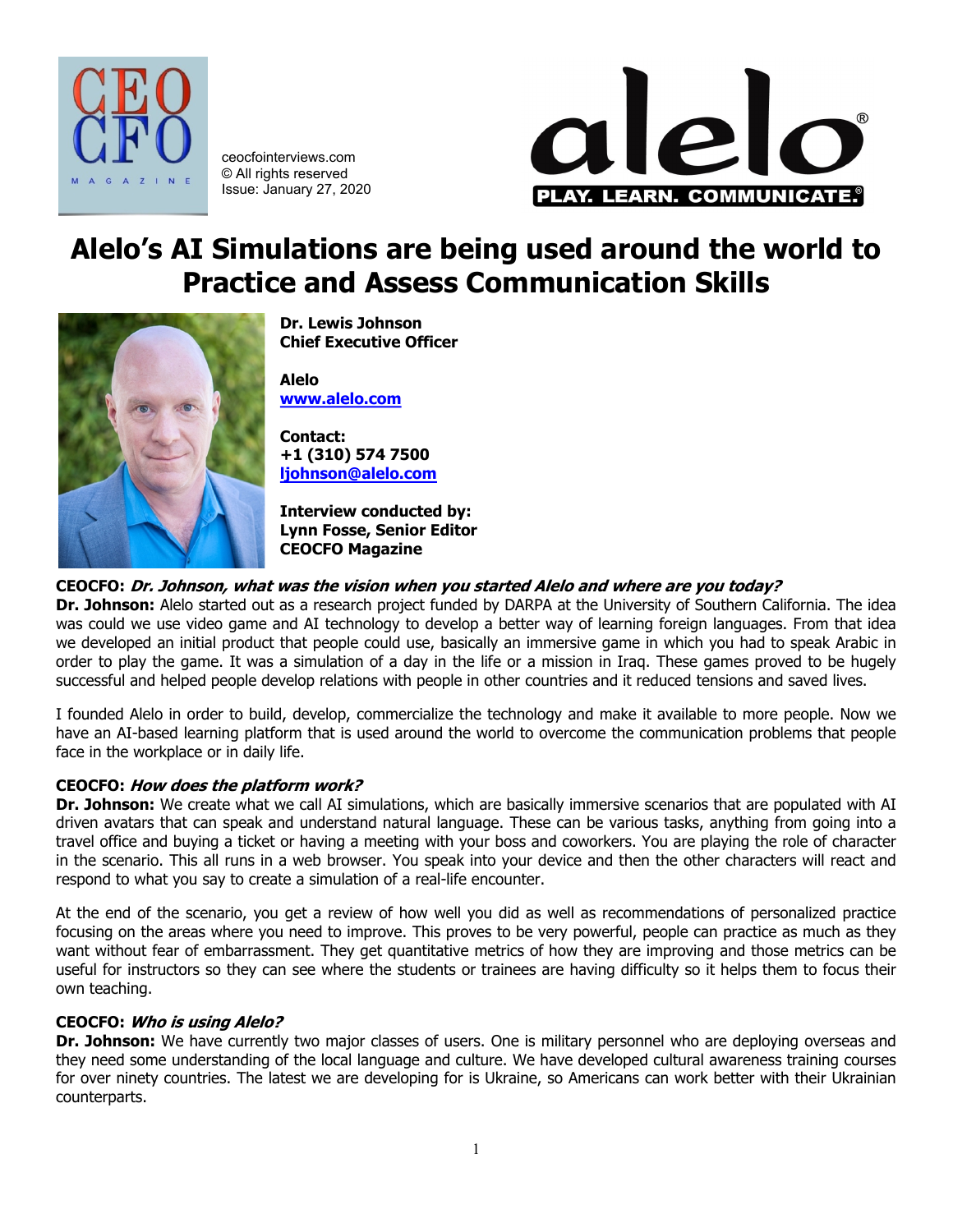Another major category of users are people around the world who want to improve their spoken English skills. That includes students in college who want to improve their spoken English as well as prepare for jobs in English-speaking workplaces. Our platform is in use across Latin America, and there is also interest from China. We have been running some trials in Eastern Europe, so it has been very much of a global interest in the capability.

Now we are developing a product for workplace training in the United States. It can help anybody learn to communicate more effectively, to get their ideas across more clearly. We have been getting interest from companies that want to provide training to their employees to develop leadership skills, or prepare for customer-facing job functions of various types. That is what we are doing so far and the interest continues to grow.

## **CEOCFO: What is it about your solutions that engages people?**

**Dr. Johnson:** You are engaging with a simulated human character. It is like a virtual person on the screen who understands and responds to you and people naturally relate to that much like they would interacting with a real person. I think that is what engages people and keeps it interesting, and keeps it from becoming just a boring routine activity.

#### **CEOCFO: You talked about cultural type courses in a variety of countries; how often do you review each course?**

**Dr. Johnson:** We do review on a periodic basis, certainly every couple of years. Culture is a dynamic thing. For example, in our first cultural awareness course for people going to Iraq, we told people to take off their sunglasses and look people in the eye when they speak to them. Although that is good advice, by now Iraqis are quite used to dealing with people who wear sunglasses all the time so that is not an issue.

**"We have an AI-based learning platform that is used around the world to overcome the communication problems that people face in the workplace or in daily life."- Dr. Lewis Johnson**

Even these basic norms of person-to-person interactions do change over time and we have to stay on top of it. Fortunately we have anthropologists on our staff who are skilled at cultural research, interviewing people who have recently been working and recently returning from different countries. That helps us to keep current with the cultural characteristics.

## **CEOCFO: How do people find Alelo if they are looking?**

**Dr. Johnson:** People have been hearing about us through word-of-mouth. We do a lot of sales to institutions, to colleges and universities around the world. A lot of people learn about Alelo from their institution, or maybe they know someone who works at an institution that uses one of our products. That is one way they find out about us. If you are an employee of the federal government, you can go online to the learning portal and get some of Alelo's learning products there. We work with publishers, so that is one way of getting our product to people. It is bundled with a textbook or another learning product. We also host a webinar series.

#### **CEOCFO: With so many areas for people to use what you do, how do you focus your time and why was it time to add the new communication simulation?**

**Dr. Johnson:** Part of it is what we hear from prospective customers. Providing workplace training for future leaders, that was a problem that one of our customers brought to us. A lot of it is simply understanding where the most critical needs are, that our technology is well suited for. We look for those areas where we think we can make a big difference.

## **CEOCFO: How is business?**

**Dr. Johnson:** Business is doing well. We are getting a lot of interest from around the world and I think we are benefitting from the increased interest in AI, we are emerging as an expert leader in that area. I do a series of webinars that are attended by people around the world, who are very interested in tracking what we are doing.

#### **CEOCFO: What is your business model?**

**Dr. Johnson:** We create simulations on a custom basis for particular customers. We are increasingly providing simulation based learning products as a subscription basis. People can sign up and then they can get unlimited access and we charge them on a monthly basis. That is the business model with the biggest growth potential because we can serve a much greater number of learners that way.